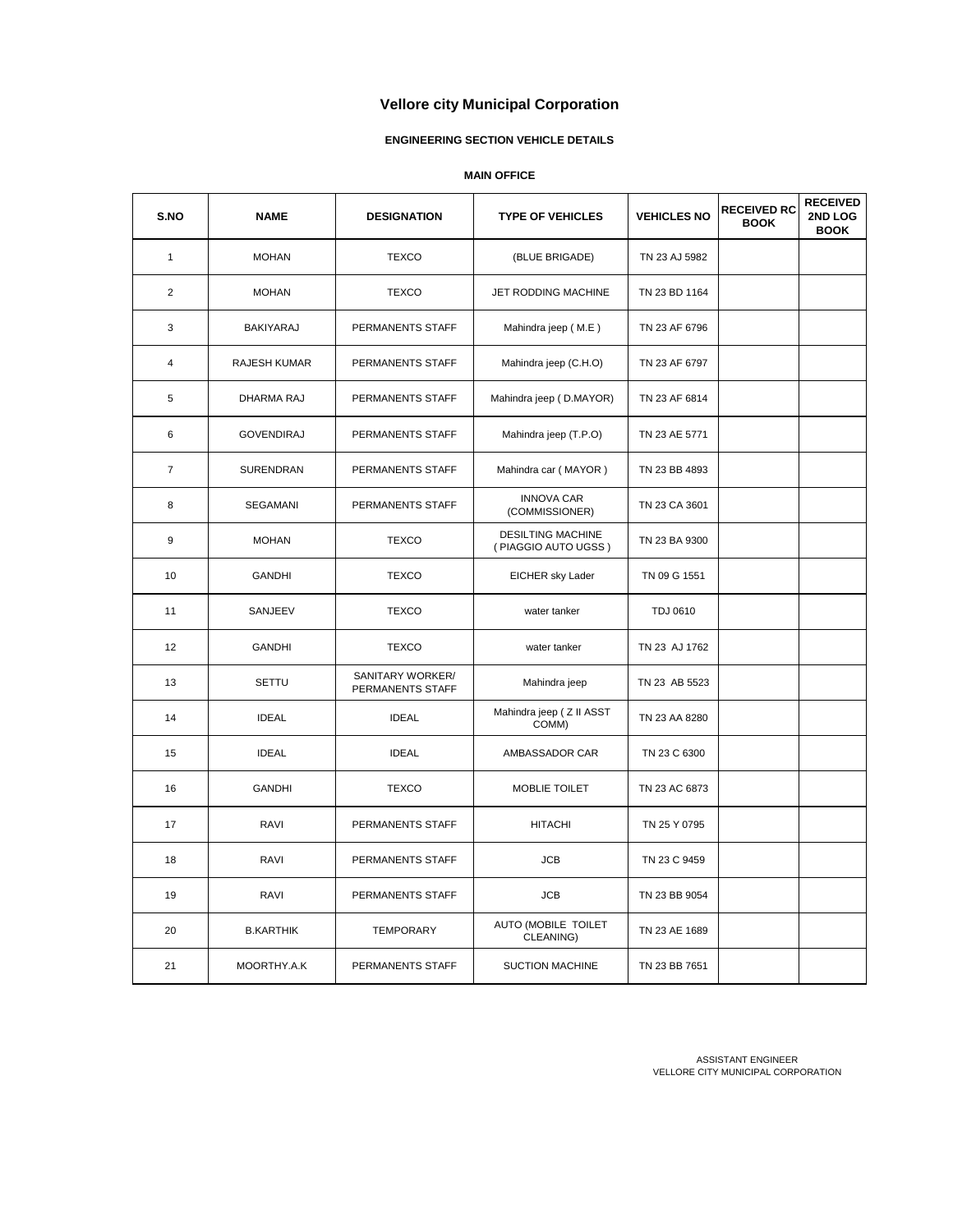#### **Zone - I**

# **HEALTH SECTION VEHICLE DETAILS**

| S.NO           | <b>NAME</b>                          | <b>DESIGNATION</b>     | <b>TYPE OF VEHICLES</b> | <b>VEHICLES NO</b>  | <b>RECEIVED RC</b><br><b>BOOK</b> | <b>RECEIVED</b><br>2ND LOG<br><b>BOOK</b> |
|----------------|--------------------------------------|------------------------|-------------------------|---------------------|-----------------------------------|-------------------------------------------|
| $\mathbf{1}$   | <b>APPLE</b>                         | PERMANENTS STAFF       | RUPFUSH COLLECTOR       | TN 23 BB 4910       |                                   |                                           |
| 2              | N.DHANDAPANI                         | SANITARY WORKER        | <b>DUMPER PLACE</b>     | TN 23 BE 4161       |                                   |                                           |
| 3              | <b>GOPALAKRISHNAN</b><br>(IN CHARGE) | SANITARY WORKER        | TRACTOR, TRAILOR        | TN 23 D 8301,8302   |                                   |                                           |
| 4              | <b>MOORTHY</b><br>(IN CHARGE)        | <b>TEXCO</b>           | <b>TIPPER LORRY</b>     | TN 23 AD 3260       |                                   |                                           |
| 5              | <b>RAJESH</b><br>(IN CHARGE)         | <b>CONTRACT LABOUR</b> | TRACTOR, TRAILOR        | TN 23 AC 2950,2935  |                                   |                                           |
| 6              | N.DHANDAPANI<br>(IN CHARGE)          | SANITARY WORKER        | AUTO                    | TN 23 CC 2107       |                                   |                                           |
| $\overline{7}$ | <b>SETTU</b>                         | SANITARY WORKER        | RUPFUSH COLLECTOR       | TN 23 BE 9716       |                                   |                                           |
| 8              | PRABHAGARAN                          | CONTRACT LABOUR        | TRACTOR, TRAILOR        | TN 23 AE 2251,2286  |                                   |                                           |
| 9              | <b>THANIGAIVEL</b>                   | CONTRACT LABOUR        | TRACTOR, TRAILOR        | TN 23 AD 0392,0389  |                                   |                                           |
| 10             | VILVANATHAN<br>(IN CHARGE)           | <b>TEXCO</b>           | <b>DUMPER PLACER</b>    | TN 23 AE 1703       |                                   |                                           |
| 11             | DHAYALAN                             | CONTRACT LABOUR        | <b>TATA ACE</b>         | TN 23 BC 7455 (NEW) |                                   |                                           |
| 12             | <b>IDEAL</b>                         | NO DRIVER              | TATA ACE                | TN 23 AE 1677       |                                   |                                           |
| 13             | <b>IDEAL</b>                         | NO DRIVER              | TRACTOR, TRAILOR        | TN 23 D 2590,2591   |                                   |                                           |
| 14             | <b>IDEAL</b>                         | NO DRIVER              | PIAGGIO AUTO            | TN 23 BE 7184       |                                   |                                           |
| 15             | <b>RAMU</b>                          | <b>SANITARY WORKER</b> | <b>TATA ACE</b>         | TN 23 CC 2106       |                                   |                                           |
| 16             | SUNDARAMORRTHY                       | CONTRACT LABOUR        | TATA ACE                | TN 23 CC 2265       |                                   |                                           |
| 17             |                                      |                        | TATA ACE                | TN 23 CM1482        |                                   |                                           |
| 18             | DAYALAN                              |                        | TATA ACE                | TN 23 CM1424        |                                   |                                           |
| 19             | <b>GOPI</b>                          |                        | TATA ACE                | TN 23 CM1468        |                                   |                                           |
| 20             | THANIGAIVEL                          |                        | TATA ACE                | TN 23 CM1462        |                                   |                                           |
| 21             | RAJI                                 |                        | TATA ACE                | TN 23 CM1496        |                                   |                                           |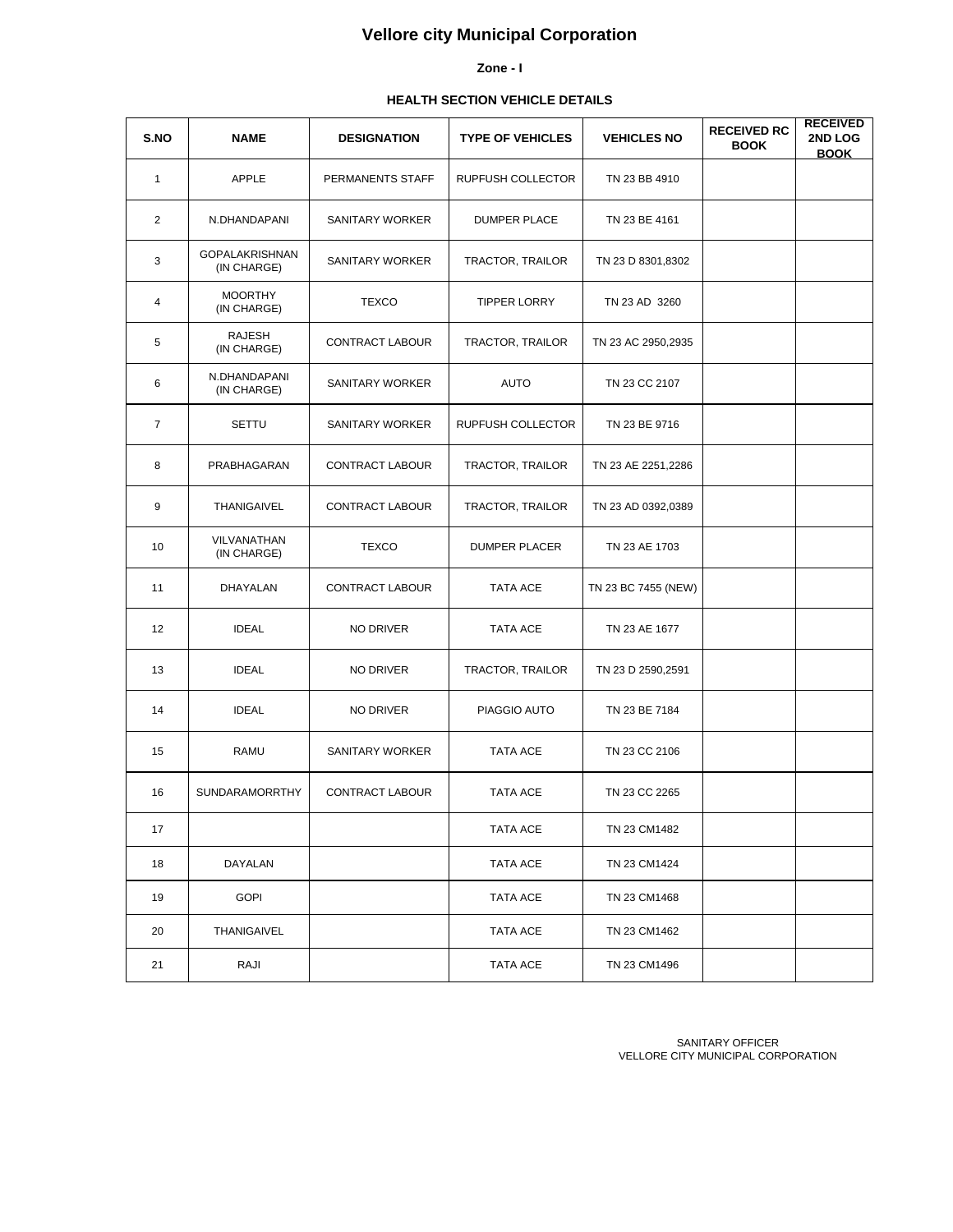#### **Zone II**

#### **HEALTH SECTION VEHICLE DETAILS**

| S.NO           | <b>NAME</b>      | <b>DESIGNATION</b>     | <b>TYPE OF VEHICLES</b>                | <b>VEHICLES NO</b> | <b>RECEIVED RC</b><br><b>BOOK</b> | <b>RECEIVED</b><br>2ND LOG<br><b>BOOK</b> |
|----------------|------------------|------------------------|----------------------------------------|--------------------|-----------------------------------|-------------------------------------------|
| 1              | THIRUMALAI       | PERMANENTS STAFF       | RUBBISH COLLECTOR                      | TN 23 BE 8583      |                                   |                                           |
| $\overline{2}$ | G.VENKATESAN     | PERMANENTS STAFF       | <b>TIPPER LORRY</b>                    | TN 23 AB 0794      |                                   |                                           |
| 3              | ARUL             | PERMANENTS STAFF       | <b>DUMPER PLACER</b>                   | TN 23 BE 4192      |                                   |                                           |
| 4              | <b>KESAVAVEL</b> | PERMANENTS STAFF       | RUBBISH COLLECTOR                      | TN 23 BB 4870      |                                   |                                           |
| 5              | P.MURUGESAN      | PERMANENTS STAFF       | <b>TIPPER LORRY</b>                    | TN 23 AB 0795      |                                   |                                           |
| 6              | AYYAPPAN         | PERMANENTS STAFF       | DUMPER PLACER                          | TN 23 BB 2959      |                                   |                                           |
| $\overline{7}$ | D.RAVI           | TEXCO <sub>1</sub>     | <b>TIPPER LORRY</b>                    | TN 23 AH 7841      |                                   |                                           |
| 8              | MANOKARAN        | TEXCO <sub>2</sub>     | TATA ACE (AUTO)                        | TN 23 CC 1832      |                                   |                                           |
| 9              | <b>GOPAL</b>     | TEXCO <sub>3</sub>     | RUBBISH COLLECTOR                      | TN 23 CC 4917      |                                   |                                           |
| 10             | TAMILSELVAN      | TEXCO 4                | <b>TIPPER LORRY</b>                    | TN 23 AH 7816      |                                   |                                           |
| 11             | <b>MOHAN</b>     | TEXCO <sub>5</sub>     | <b>TIPPER LORRY</b>                    | TN 23 AE 1715      |                                   |                                           |
| 12             | R.KAMAL          | <b>CONTRACT WORKER</b> | TATA ACE (AUTO)                        | TN 23 CC 1815      |                                   |                                           |
| 13             | D.GOPALSAMY      | <b>CONTRACT WORKER</b> | TATA ACE (AUTO)                        | TN 23 CC 1825      |                                   |                                           |
| 14             | <b>IDEAL</b>     | NO DRIVER              | TATA ACE (AUTO)                        | TN 23 AE 7131      |                                   |                                           |
| 15             | <b>IDEAL</b>     | NO DRIVER              | TATA ACE (AUTO)                        | TN 23 BE 7139      |                                   |                                           |
| 16             | <b>IDEAL</b>     | NO DRIVER              | TATA ACE (AUTO)                        | TN 23 BC 7445      |                                   |                                           |
| 17             | <b>IDEAL</b>     | NO DRIVER              | WASTE PLASTIC<br><b>CUTTER VEHICLE</b> | TN 23 AE 1660      |                                   |                                           |
| 18             | <b>IDEAL</b>     | NO DRIVER              | TRACTOR, TRAILOR                       | TN 23 E 5482,5483  |                                   |                                           |
| 19             | RAVI             |                        |                                        | TN 23 CM 1407      |                                   |                                           |
| 20             | <b>KUMAR</b>     | <b>CONTRACT WORKER</b> | TATA ACE (AUTO)                        | TN 23 CM 1590      |                                   |                                           |
| 21             | PARTHIBAN        | PERMANENTS STAFF       | TATA ACE (AUTO)                        | TN 23 CM 1404      |                                   |                                           |
| 22             | RAMANAYYA        | PERMANENTS STAFF       | TATA ACE (AUTO)                        | TN 23 CM 1421      |                                   |                                           |
| 23             | SAMUVEL          | <b>CONTRACT WORKER</b> | TATA ACE (AUTO)                        | TN 23 CM 1509      |                                   |                                           |
| 24             | JEEVANANDHAM     | PERMANENTS STAFF       | TATA ACE (AUTO)                        | TN 23 CM 1494      |                                   |                                           |
| 25             | TAMILSELVAN      | <b>TEXCO</b>           | TATA ACE (AUTO)                        | TN 23 CM 1533      |                                   |                                           |
| 26             | <b>ASHOK RAJ</b> | PERMANENTS STAFF       | TATA ACE (AUTO)                        | TN 23 CM 1469      |                                   |                                           |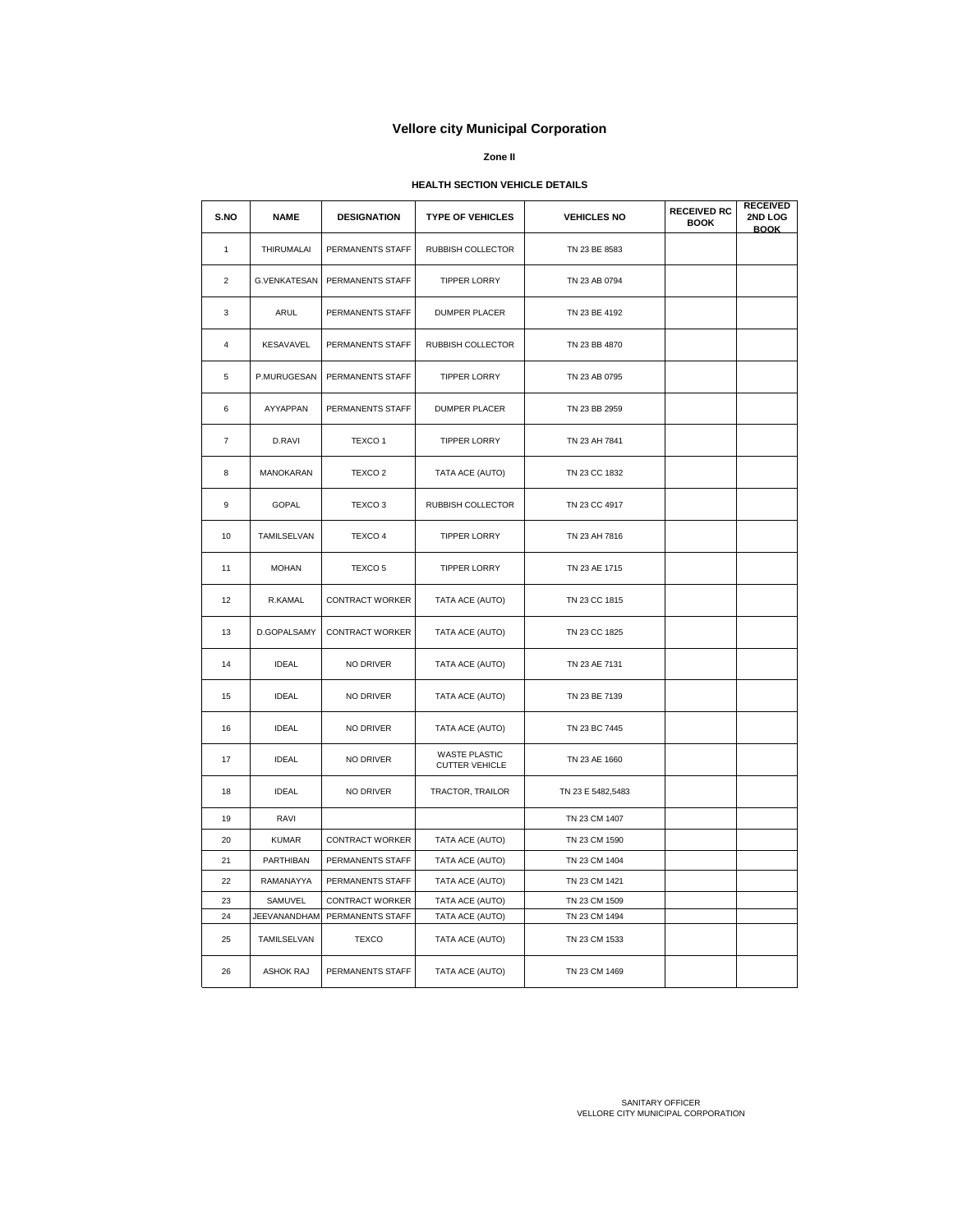**Zone II**

#### **ENGINEERING SECTION VEHICLE DETAILS**

| S.NO | <b>NAME</b>  | <b>DESIGNATION</b> | <b>TYPE OF VEHICLES</b> | <b>VEHICLES NO</b> | <b>RECEIVED RC</b><br><b>BOOK</b> | <b>RECEIVED</b><br>2ND LOG<br><b>BOOK</b> |
|------|--------------|--------------------|-------------------------|--------------------|-----------------------------------|-------------------------------------------|
|      | <b>GOPAL</b> | TEXCO 2            | water tanker            | TN 23 AJ 0402      |                                   |                                           |
| 2    | <b>IDEAL</b> | NO DRIVER          | water tanker            | TN 23 H 8095       |                                   |                                           |

AE / JE / OVERSEER VELLORE CITY MUNICIPAL CORPORATION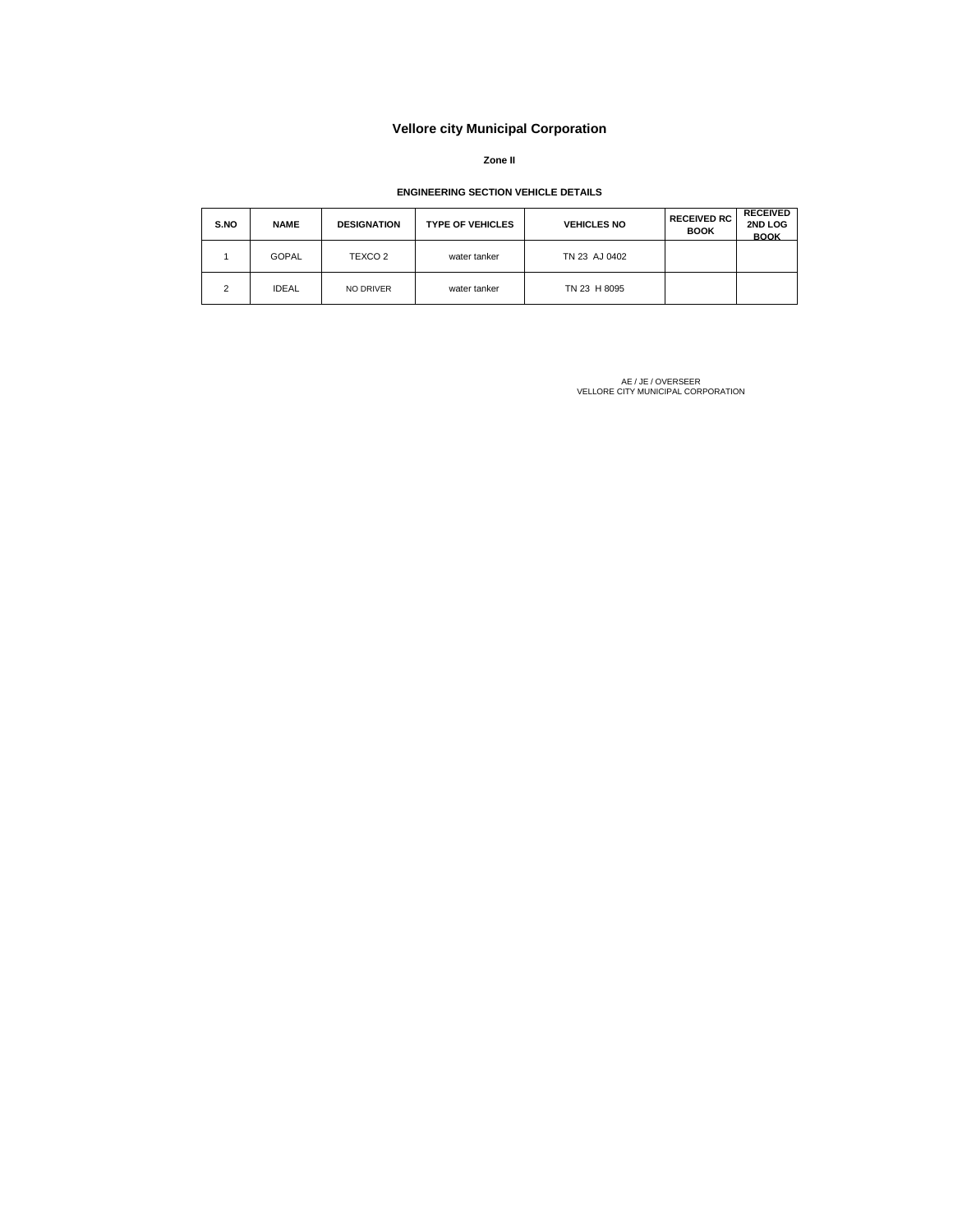### **Zone III**

# **HEALTH SECTION VEHICLE DETAILS**

| S.NO           | NAME           | <b>DESIGNATION</b>     | <b>TYPE OF VEHICLES</b> | <b>VEHICLES NO</b> | <b>RECEIVED RC</b><br><b>BOOK</b> | <b>RECEIVED</b><br>2ND LOG<br><b>BOOK</b> |
|----------------|----------------|------------------------|-------------------------|--------------------|-----------------------------------|-------------------------------------------|
| $\mathbf{1}$   | RAMA MOORTHY.P | PERMANENTS STAFF       | <b>EICHER</b>           | TN 23 BF 1135      |                                   |                                           |
| 2              | DHANAPAL.R     | PERMANENTS STAFF       | <b>EICHER</b>           | TN 23 BE 8599      |                                   |                                           |
| 3              | MOORTHY.A.K    | PERMANENTS STAFF       | <b>ASHOK LATLAND</b>    | TN 23 AK 0878      |                                   |                                           |
| 4              | RAMESH BABU.J  | <b>TEXCO</b>           | TATA TIPPER LORRY       | TN 23 AH 7845      |                                   |                                           |
| 5              | GANDHI.D       | <b>TEXCO</b>           | TATA TIPPER LORRY       | TN 23 AE 2890      |                                   |                                           |
| 6              | GANDHI.D       | <b>TEXCO</b>           | PIAGGIO AUTO            | TN 23 BE 7149      |                                   |                                           |
| $\overline{7}$ | GANDHI.D       | <b>TEXCO</b>           | <b>ASHOK LATLAND</b>    | TN 23 BD 2608      |                                   |                                           |
| 8              | RAVI.J         | <b>CONTRACT WORKER</b> | TATA ACE                | TN 23 AE 1681      |                                   |                                           |
| 9              | RAMALINGAM.R   | PERMANENTS STAFF       | TATA ACE                | TN 23 CC 2147      |                                   |                                           |
| 10             | SURESH.B       | SANITARY WORKS         | TATA ACE                | TN 23 CC 2142      |                                   |                                           |
| 11             | KANABARAN.K    | <b>TEXCO</b>           | TATA ACE                | TN 23 BC 7405      |                                   |                                           |
| 12             | RAGHU.M        | <b>TEXCO</b>           | TATA ACE                | TN 23 BC 7434      |                                   |                                           |
| 13             | VIJAY KUMAR.D  | SANITARY WORKS         | TATA ACE                | TN 23 CC 2237      |                                   |                                           |
| 14             | RAMALINGAM.R   | PERMANENTS STAFF       | TRACTOR, TRAILOR        | TN 23 C 4366,4363  |                                   |                                           |
| 15             | MUNISWAMY.M    | SANITARY WORKS         | PIAGGIO AUTO            | TN 23 BE 7069      |                                   |                                           |
| 16             | MOORTHY.A.K    | PERMANENTS STAFF       | SUCTION MACHINE         | TN 23 BB 7651      |                                   |                                           |
| 17             | <b>IDEAL</b>   | <b>MAIN OFFICE</b>     | <b>COMPACTER</b>        | TN 23 CC 4108      |                                   |                                           |
| 18             |                |                        | TATA ACE                | TN 23 CM 2058      |                                   |                                           |
| 19             |                |                        | TATA ACE                | TN 23 CM 1580      |                                   |                                           |
| 20             |                |                        | TATA ACE                | TN 23 CM 1567      |                                   |                                           |
| 21             |                |                        | TATA ACE                | TN 23 CM 1540      |                                   |                                           |
| 22             |                |                        | TATA ACE                | TN 23 CM 1576      |                                   |                                           |
| 23             |                |                        | TATA ACE                | TN 23 CM 1526      |                                   |                                           |
| 24             |                |                        | TATA ACE                | TN 23 CM 1545      |                                   |                                           |

**SANITARY OFFICER VELLORE CITY MUNICIPAL CORPORATION**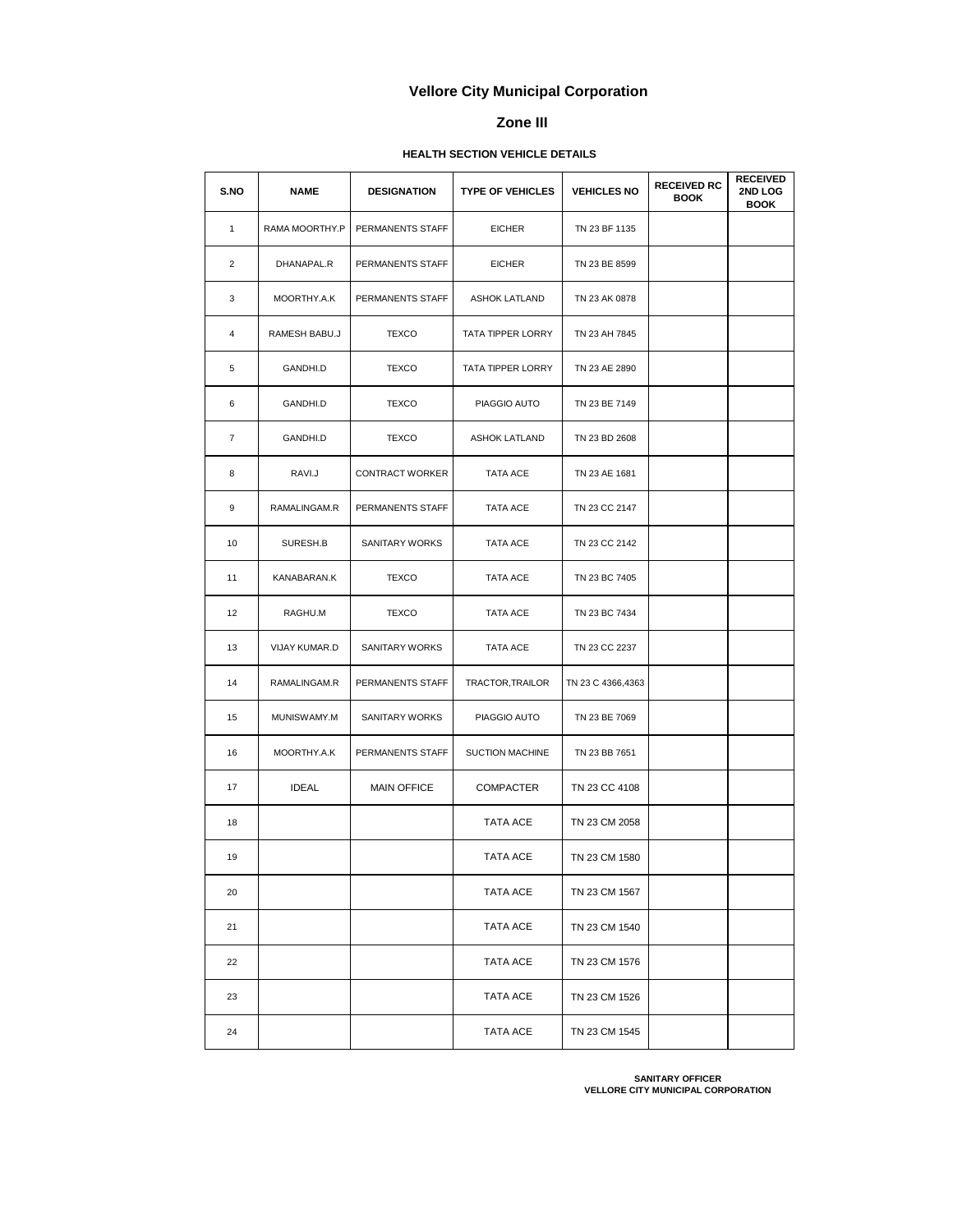## **Zone III**

## **ENGINEERING SECTION VEHICLE DETAILS**

| S.NO | <b>NAME</b>  | <b>DESIGNATION</b> | <b>TYPE OF VEHICLES</b>                   | <b>VEHICLES NO</b> | <b>RECEIVED RC</b><br><b>BOOK</b> | <b>RECEIVED</b><br>2ND LOG<br><b>BOOK</b> |
|------|--------------|--------------------|-------------------------------------------|--------------------|-----------------------------------|-------------------------------------------|
|      | TKARAMANA    | TEXCO <sub>3</sub> | water tanker                              | TN 23 AJ 0381      |                                   |                                           |
| っ    | <b>IDEAL</b> | <b>IDEAL</b>       | <b>DESILTING MACHINE</b><br>PIAGGIO AUTO) | TN 23 BA 9284      |                                   |                                           |

AE / JE / OVERSEER<br>VELLORE CITY MUNICIPAL CORPORATION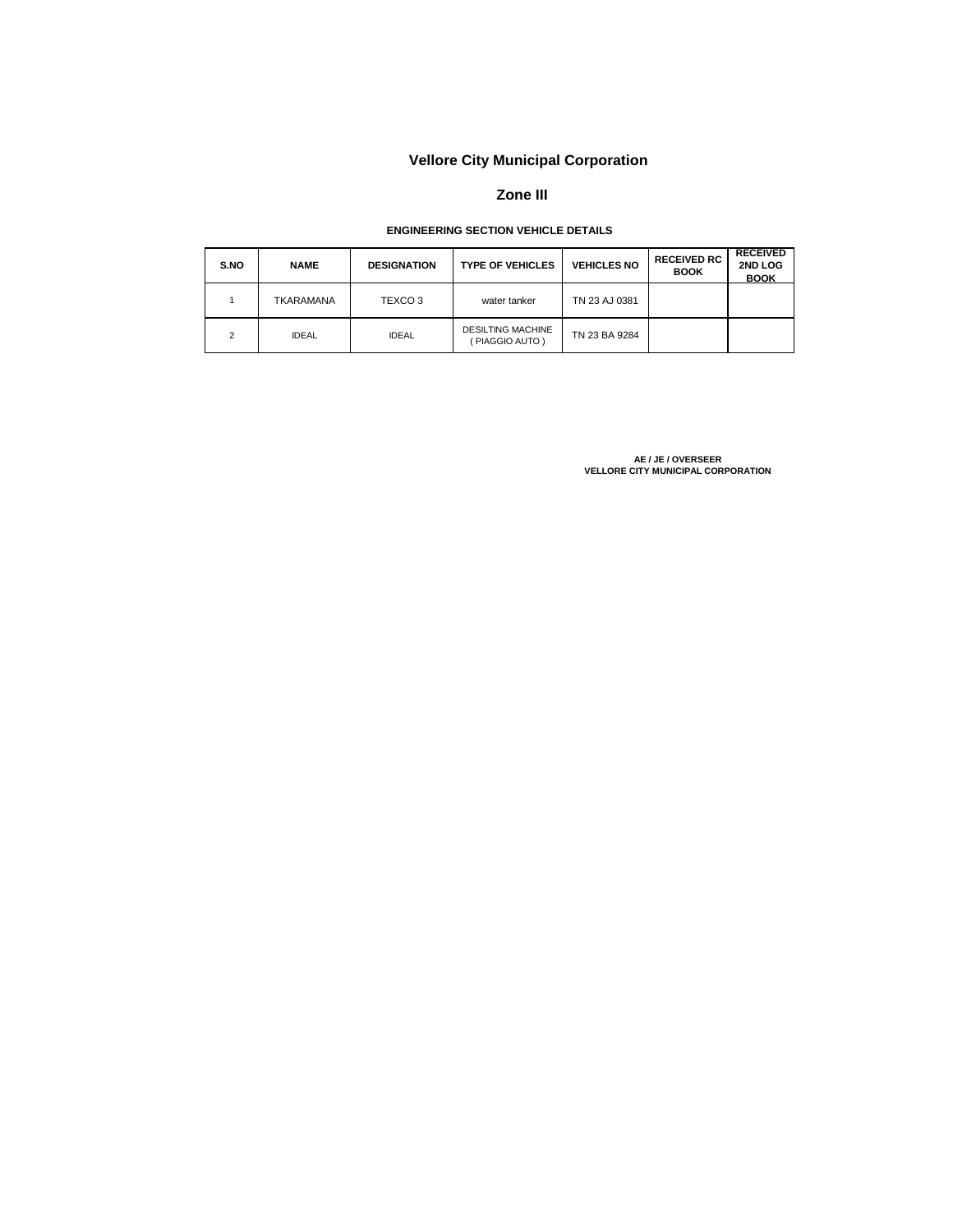#### **Zone IV**

## **HEALTH SECTION VEHICLE DETAILS**

| S.NO           | NAME               | <b>TYPE OF VEHICLES</b>          | <b>VEHICLES NO</b> | <b>RECEIVED RC</b><br><b>BOOK</b> | <b>RECEIVED</b><br><b>2ND LOG</b><br><b>BOOK</b> |
|----------------|--------------------|----------------------------------|--------------------|-----------------------------------|--------------------------------------------------|
| $\mathbf{1}$   | C.SUBRAMANI        | <b>DUMPER PLACER</b>             | TN 23 AE 2898      |                                   |                                                  |
| $\overline{2}$ | A.KARTHICK         | <b>DUMPER PLACER</b>             | TN 23 BB 2850      |                                   |                                                  |
| 3              | A.KARTHICK         | <b>DUMPER PLACER</b>             | TN 23 BF 1095      |                                   |                                                  |
| 4              | R.DHARAMARAJ       | REFUESE COLLECTER                | TN 23 BE 9742      |                                   |                                                  |
| 5              |                    | R.DHARAMARAJ   REFUESE COLLECTER | TN 23 BD 2648      |                                   |                                                  |
| 6              | JAYAPRAKASH        | <b>TIPPER</b>                    | TN 23 AC 7596      |                                   |                                                  |
| $\overline{7}$ | C.SUBRAMANI        | <b>TIPPER</b>                    | TN 23 AC 7994      |                                   |                                                  |
| 8              | RAMESH BABU        | <b>AUTO</b>                      | TN 23 BC 7441      |                                   |                                                  |
| 9              | <b>KARTHIK</b>     | <b>AUTO</b>                      | TN 23 BC 7436      |                                   |                                                  |
| 10             | <b>RAMESH BABU</b> | AUTO                             | TN 23 CC 1779      |                                   |                                                  |
| 11             | <b>BASKAR</b>      | AUTO                             | TN 23 CC 1801      |                                   |                                                  |
| 12             | S.DAMODHARAN       | <b>AUTO</b>                      | TN 23 CC 1797      |                                   |                                                  |
| 13             | <b>DEVAKUMAR</b>   | AUTO                             | TN 23 BE 7155      |                                   |                                                  |
| 14             | N. SURESH          | TRACTOR, TRAILOR                 | TN 23 D 5644,5643  |                                   |                                                  |
| 15             | <b>GANDHI</b>      | MOBILE TOILET                    | TN 23 AC 6873      |                                   |                                                  |
| 16             | RAVI               | <b>HITACHI</b>                   | TN 25 Y 0795       |                                   |                                                  |
| 17             | RAVI               | <b>JCB</b>                       | TN 23 C 9459       |                                   |                                                  |
| 18             | RAVI               | <b>JCB</b>                       | TN 23 BB 9054      |                                   |                                                  |
| 19             | <b>B.KARTHIK</b>   | AUTO (MOBILE TOILET<br>CLEANING) | TN 23 AE 1689      |                                   |                                                  |
| 20             | D.VENKATESAN       | TATA ACE                         | TN 23 CM 1773      |                                   |                                                  |
| 21             | R.THIYAGU          | TATA ACE                         | TN 23 CM 1706      |                                   |                                                  |
| 22             | N.SURESH           | TATA ACE                         | TN 23 CM 1735      |                                   |                                                  |
| 23             | J.DEVAKUMAR        | TATA ACE                         | TN 23 CM 1765      |                                   |                                                  |
| 24             | KARTHIKEYAN        | TATA ACE                         | TN 23 CM 1747      |                                   |                                                  |